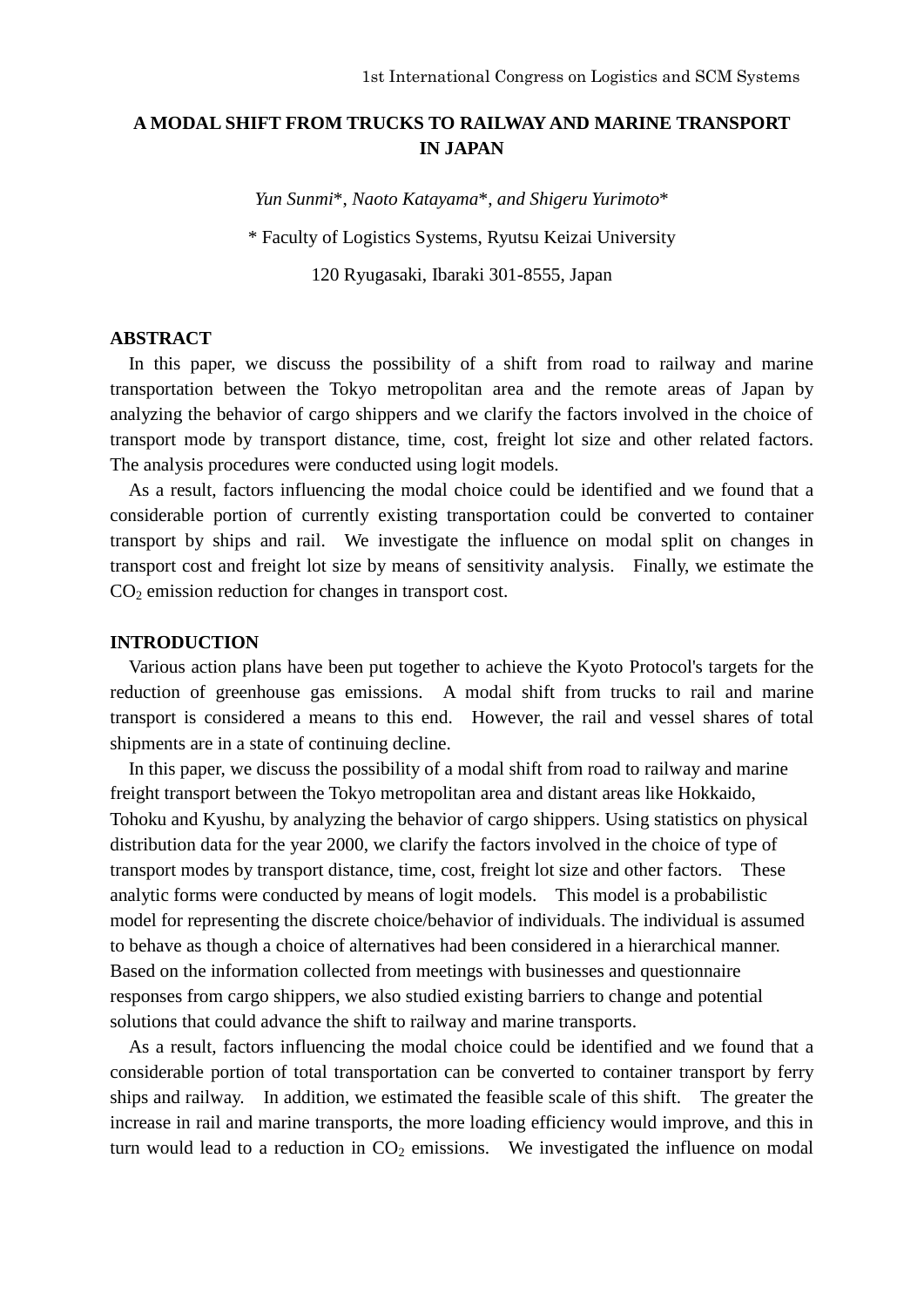split of changes in transport cost and freight lot size by using sensitivity analysis. Finally, we show the  $CO<sub>2</sub>$  emission reduction brought about by changes in transport cost.

## **LOGIT MODELS**

In this study, we built logit models for freight traffic to estimate cargo owner behavior and we apply these models to predict the modal split between the road traffic and railway containers and also between the trucks and ferry traffics for each relevant origin-destination pair. The models used the assumption that a cargo owner would choose the mode offering the maximum benefit to the firm, a factor that can be measured by utility. The basic principle of the logit model is that people behave rationally: they are constantly trying to maximize their utility. This utility can be described with a utility function, which is divided into two components: strict utility and a stochastic element. The higher the utility, the more likely that alternative will be chosen. The models are also used to test effects of some policies related to the development of freight transportation systems.

 A disaggregate model such as a logit model is based on individual behaviour. Therefore it takes into account important characteristics of the decision-maker that make possible a richer model specification. A better understanding of intermodal competition is accomplished due to the fact that these models use the actual attributes of modes and characteristics of the goods to be transported for generating estimates. The principal limitations of disaggregate models are the considerable amount of data required, difficulties compiling this data on individual mode choices and the complexity of defining all attributes that determine choice. Fortunately, we could obtain data using a three-day-survey collected from the  $7<sup>th</sup>$  Physical Distribution Census that was carried out in fiscal year 2000. These data are based on the origin-destination zones divided into 227 areas by mode.

The probability of choosing freight mode *i* in logit model can be expressed as follows.

$$
P_{in} = \frac{\exp(V_{in})}{\exp(V_{in}) + \exp(V_{in})}
$$
\n(1)

$$
V_{in} = \sum \theta_{ki} a_{kn} \tag{2}
$$

where  $P_{in}$  is the probability of choosing mode *i* by item *n*,  $\theta_{ki}$  is a parameter for explaining variable *k*,  $a_{kn}$  explains variable *k* of item *n*,  $V_{in}$  is utility which is obtained by mode *i* of item *n*.

The targeted transport modes are the consolidated freight truck freight services, such as parcel delivery service, and the chartered trucks for the road traffic, railroad containers and ferry service ships. The models identify the possibility of choosing a mode combining trucks and railway container and combining trucks and ferries for freight traffic between the Tokyo metropolitan area and the remote areas of Japan (Hokkaido, Tohoku and Kyushu area).

Table 1 shows the targets used by logit models. The explanation variables considered for the logit models included the following: access time and distance from origin of shipment to the nearest freight station or port used for the mainline transport, trunk time and distance for mainline transport; egress time and distance from the cargo station or port in destination area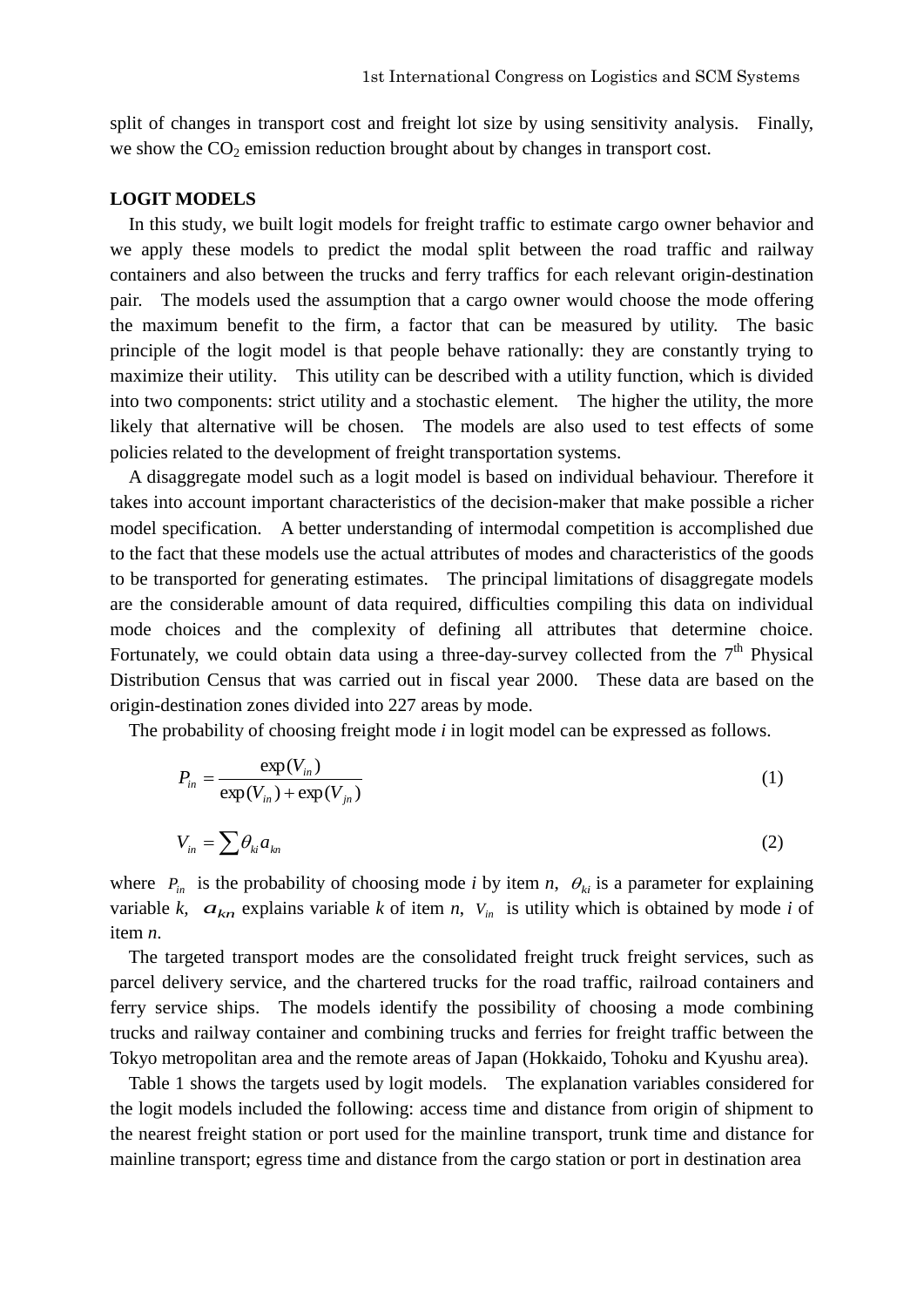|       | $1000 \text{ m}$                               |                             |
|-------|------------------------------------------------|-----------------------------|
| Model | <b>Freight Transport</b>                       | <b>Modal Choice</b>         |
|       | Hokkaido, Tohoku $\Leftrightarrow$ Tokyo metro | Truck and railway container |
| 2     | Hokkaido $\Leftrightarrow$ Tokyo metro         | Truck and ferry ship        |
| 3     | Kyushu $\Leftrightarrow$ Tokyo metro           | Truck and railway container |
| 4     | Kyushu $\Leftrightarrow$ Tokyo metro           | Truck and ferry ship        |
|       |                                                |                             |

Table 1. Logit models

| Table 2. Explanation variables, parameters and t- values |                 |                 |                 |                 |
|----------------------------------------------------------|-----------------|-----------------|-----------------|-----------------|
| Parameter and <i>t</i> - value<br>Explanation            |                 |                 |                 |                 |
| variable                                                 | Model 1         | Model 2         | Model 3         | Model 4         |
| Access Time                                              | $-0.0537$       |                 | $-0.109$        | $-0.949$        |
|                                                          | $(-5.23)$       | $(-4.17)$       | $(-4.93)$       |                 |
| <b>Total Time</b>                                        |                 | $-0.0322$       |                 |                 |
|                                                          |                 | $(-3.27)$       |                 |                 |
|                                                          | $-0.00818$      | $-0.00377$      | $-0.00255$      | $-0.00499$      |
| <b>Transport Cost</b>                                    | $(-8.44)$       | $(-2.85)$       | $(-5.22)$       | $(-7.91)$       |
|                                                          | $1.35$ [train]  |                 | 1.24            | 1.18            |
| Log Lotsize                                              | (11.8)          |                 | (11.7)          | (9.74)          |
| Correction term                                          | $-3.59$ [train] | $-3.26$ [track] | $-1.65$ [train] | $-2.01$ [train] |

( ) is *t*-value [ ] is target

Table 3. Hit ratios and likelihood ratios

|                   | Model 1 | Model 2                  | Model 3                  | Model 4 |
|-------------------|---------|--------------------------|--------------------------|---------|
| Track hit ratio   | 0.72    | 0.58                     | 0.81                     | 0.81    |
| Railway hit ratio | 0.85    | $\overline{\phantom{0}}$ | 0.69                     |         |
| Ferry hit ratio   |         | 0.62                     | $\overline{\phantom{0}}$ | 0.79    |
| Average hit ratio | 0.79    | 0.60                     | 0.76                     | 0.80    |
| Likelihood ratio  | 0.37    | 0.08                     | 0.27                     | 0.32    |

to place of arrival. Also included were total time and distance between origin and destination places; transportation cost, and freight lot size (logarithmic value). Appropriate variables were selected from these variables based on the results of model applications.

#### **RESULTS OF APPLICATION OF LOGIT MODELS**

 A software program, LIMDEP/NLOGIT, was used to calculate results using this model analysis. The analysis was conducted for the four models, respectively. Table 2 shows the explanation variables selected for these models and their parameters and *t-*values. Table 3 shows the hit ratios and likelihood ratios.

From these results, we found that the factors influencing mode choice were the freight lot size of the goods, transport cost and the total transport time between the origin and destination areas, and access time to the nearest port or cargo station.

Freight lot size is an especially significant determinant of mode choice related to transportation between Tokyo and Kyushu area, whereas transport cost is a common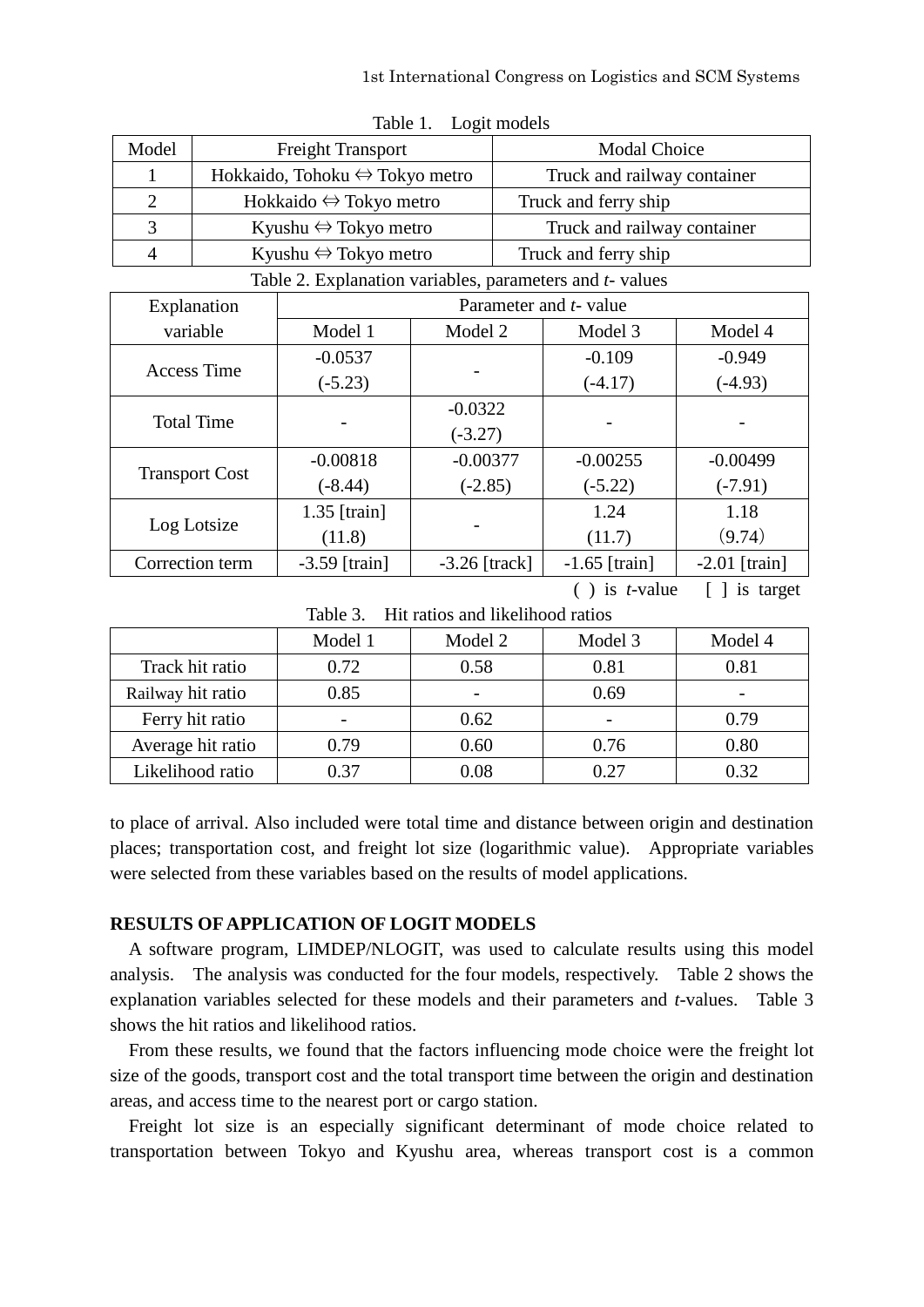significant determinant of mode choice for all areas. These factors have an influence on the selection ratio of a mode. The larger the lot size of the freight and the less the transport cost by railway and ferry, the more the share of railway and ferry containers.

#### **SENSITIVITY ANALYSIS**

We also conducted some sensitivity analyses based on the results of the applications. We first investigated the influence on modal split of changes in transport cost and freight lot size in the case of cargo shipped from Hokkaido, Tohoku or Kyushu to Tokyo.

 As the freight lot size increases, the probabilities of choosing railway container and ferry ships versus trucks in logit model are shown in Figure 1 and 2. In the same way, possibilities of choosing railway container and ferry ships versus trucks when the transport costs by railway and ferry decrease are shown in Figure 3 and 4. It can be seen that the influence of freight lot size is relatively large and this factor is crucial for the modal shift from road traffic to railway or ships.

## **CO<sup>2</sup> EMISSION REDUCTION RATES**

When transport costs by railway and ferry decrease, we can estimate the  $CO<sub>2</sub>$  emission reduction rates that can be derived from the transport volume, the  $CO<sub>2</sub>$  emission coefficients



Fig 1. Possibilities of choosing railway versus trucks, increasing lot size



Fig 2. Possibilities of choosing ferry versus trucks, increasing lot size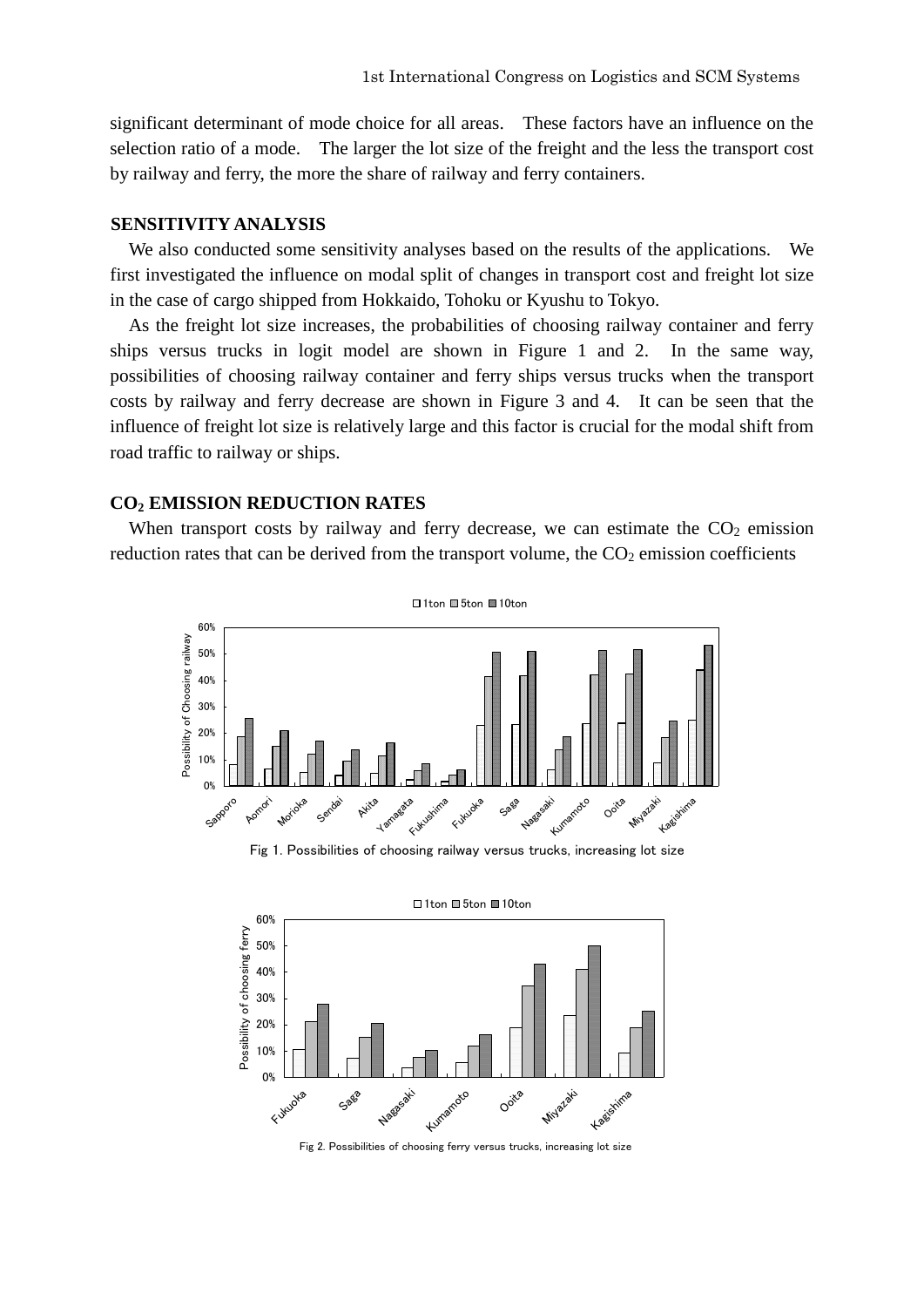

□ Current □ 10% dec. ■ 20% dec. 100% Possibility of Choosing ferry Possibility of Choosing ferry 80% 60% 40% 20% 0% Fukuok Nagasaki Ooita **Miyazaki** Sapporo Saga Kumamoto Kagishima

Fig 4. Possibilities of choosing ferry versus trucks, decreasing cost

and changing rate for the probabilities of choosing railway container and ferry ships versus trucks based on the logit models. Table 3 shows the  $CO<sub>2</sub>$  emission coefficients for each transport mode. The  $CO<sub>2</sub>$  emission reduction rates for the freight from each prefecture to the Tokyo metropolitan area when transport costs decrease 10 and 20 percent are shown in Figure 5 and 6.

#### **CONCLUSIONS**

In this paper, we discussed the possibility of a modal shift from road to railway and marine

Table 3.  $CO<sub>2</sub>$  emission coefficients

| Commercial trucker<br>178            |
|--------------------------------------|
|                                      |
| Small-size commercial trucker<br>819 |
| Private truck<br>372                 |
| Small-size private truck<br>3,049    |
| Railway<br>21                        |
| Ship<br>40                           |
| Air<br>1,483                         |

 $(2000 \text{ year } \sigma \cdot \text{CO}_{\text{t}}/\text{ton} \cdot \text{km})$ 

transports between the Tokyo metropolitan area and the remote areas of Japan by analyzing the behavior of cargo shippers. We clarified the factors involved in the choice of transport mode by transport distance, time, cost, freight lot size, and so on. These analyses were conducted using logit models.

Results of the statistical analyses showed that factors influencing on the modal choice